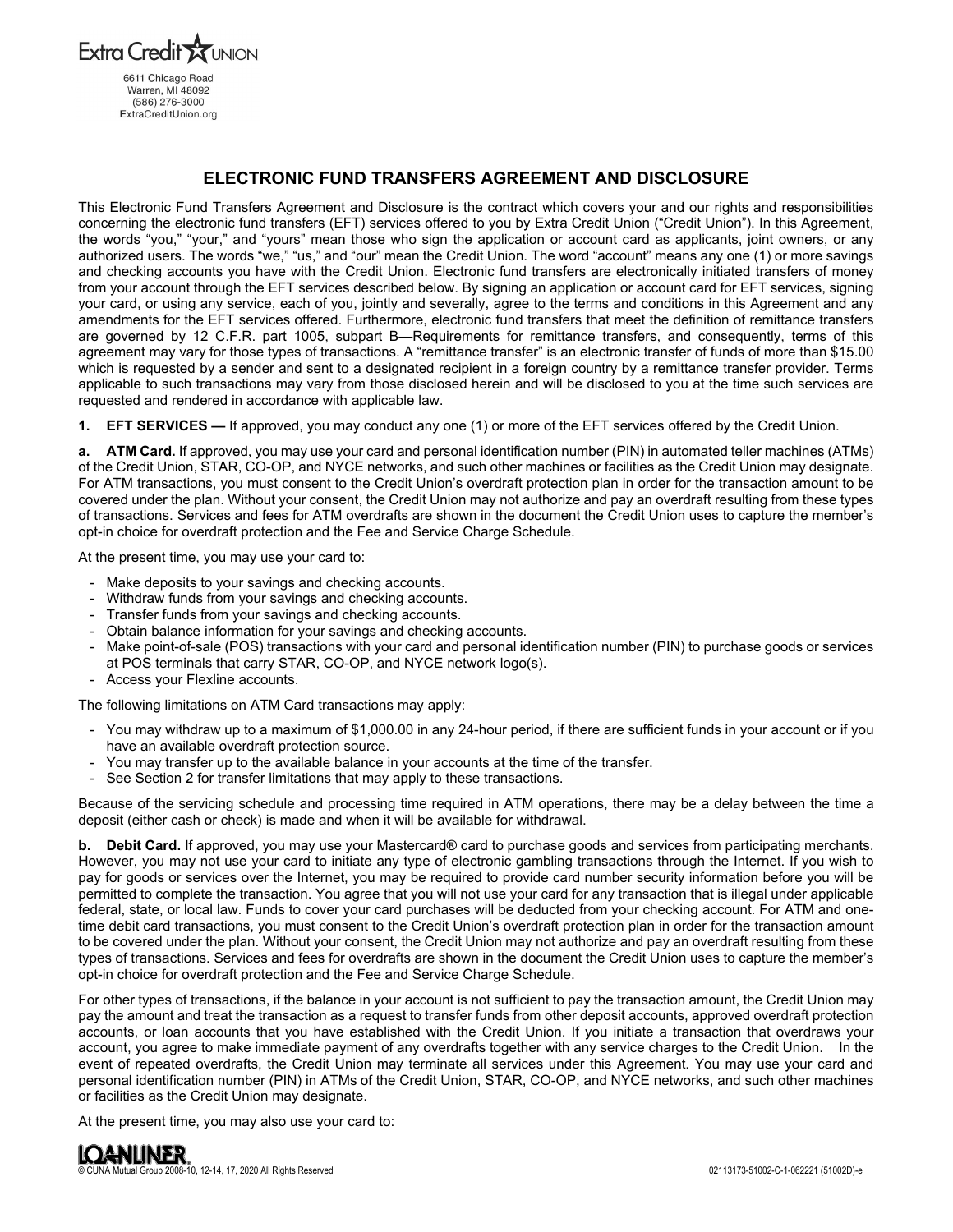- Make deposits to your savings and checking accounts.
- Withdraw funds from your savings and checking accounts.
- Transfer funds from your savings and checking accounts.
- Obtain balance information for your savings and checking accounts.
- Access your Flexline accounts.
- Make point-of-sale (POS) transactions with your card and personal identification number (PIN) to purchase goods or services at merchants that accept Mastercard.
- Order goods or services online or by mail or telephone from places that accept Mastercard.

The following limitations on Debit Card transactions may apply:

- You may purchase up to a maximum of \$1,000.00 in any 24-hour period from an ATM machine, if there are sufficient funds in your account or if you have an available overdraft protection source.
- There is a limit of ten (10) PIN based transactions per day for combined ATM withdrawals and POS transactions.
- You may make 15 POS signature based transactions in any 24-hour period.
- You may purchase up to a maximum of \$1,500.00 from POS terminals per day, if there are sufficient funds in your account.
- For security purposes, there are other limits on the frequency and amount of transfers available at ATMs.
- You may transfer up to the available balance in your accounts at the time of the transfer.
- See Section 2 for transfer limitations that may apply to these transactions.

**Card Information Updates and Authorizations.** If you have authorized a merchant to bill charges to your card on a recurring basis, it is your responsibility to notify the merchant in the event your card is replaced, your card information (such as card number and expiration date) changes, or the account associated with your card is closed. However, if your card is replaced or card information changes, you authorize us, without obligation on our part, to provide the updated card information to the merchant in order to permit the merchant to bill recurring charges to the card. You authorize us to apply such recurring charges to the card until you notify us that you have revoked authorization for the charges to your card.

Your card is automatically enrolled in an information updating service. Through this service, your updated card information (such as card number and expiration date) may be shared with participating merchants to facilitate continued recurring charges. Updates are not guaranteed before your next payment to a merchant is due. You are responsible for making direct payment until recurring charges resume. To revoke your authorization allowing us to provide updated card information to a merchant, please contact us.

**c. Clean Slate Debit Card.** If approved, you may use your Mastercard® card to purchase goods and services from participating merchants. However, you may not use your card to initiate any type of electronic gambling transactions through the Internet. If you wish to pay for goods or services over the Internet, you may be required to provide card number security information before you will be permitted to complete the transaction. You agree that you will not use your card for any transaction that is illegal under applicable federal, state, or local law. Funds to cover your card purchases will be deducted from your checking account. For ATM and one-time debit card transactions, you must consent to the Credit Union's overdraft protection plan in order for the transaction amount to be covered under the plan. Without your consent, the Credit Union may not authorize and pay an overdraft resulting from these types of transactions. Services and fees for overdrafts are shown in the document the Credit Union uses to capture the member's opt-in choice for overdraft protection and the Fee and Service Charge Schedule.

For other types of transactions, if the balance in your account is not sufficient to pay the transaction amount, the Credit Union may pay the amount and treat the transaction as a request to transfer funds from other deposit accounts, approved overdraft protection accounts, or loan accounts that you have established with the Credit Union. If you initiate a transaction that overdraws your account, you agree to make immediate payment of any overdrafts together with any service charges to the Credit Union. In the event of repeated overdrafts, the Credit Union may terminate all services under this Agreement. You may use your card and personal identification number (PIN) in ATMs of the Credit Union, STAR, CO-OP, and NYCE networks, and such other machines or facilities as the Credit Union may designate.

At the present time, you may also use your card to:

- Withdraw funds from your savings and checking accounts.
- Transfer funds from your savings and checking accounts.
- Obtain balance information for your savings and checking accounts.
- Access your Flexline accounts.
- Make point-of-sale (POS) transactions with your card and personal identification number (PIN) to purchase goods or services at merchants that accept Mastercard.
- Order goods or services online or by mail or telephone from places that accept Mastercard.

The following limitations on Clean Slate Debit Card transactions may apply:

- You may make 15 Clean Slate Debit Card purchases per day.
- You may purchase up to a maximum of \$1,000.00 per day.
- Purchase amounts are limited to the amount in your account.
- Maximum ATM withdrawal and POS transactions per day is 10 transactions and \$500.00 in any 24-hour period.
- You may transfer up to the available balance in your accounts at the time of the transfer.
- See Section 2 for transfer limitations that may apply to these transactions.

**Card Information Updates and Authorizations.** If you have authorized a merchant to bill charges to your card on a recurring basis, it is your responsibility to notify the merchant in the event your card is replaced, your card information (such as card number and expiration date) changes, or the account associated with your card is closed. However, if your card is replaced or card information changes, you authorize us, without obligation on our part, to provide the updated card information to the merchant in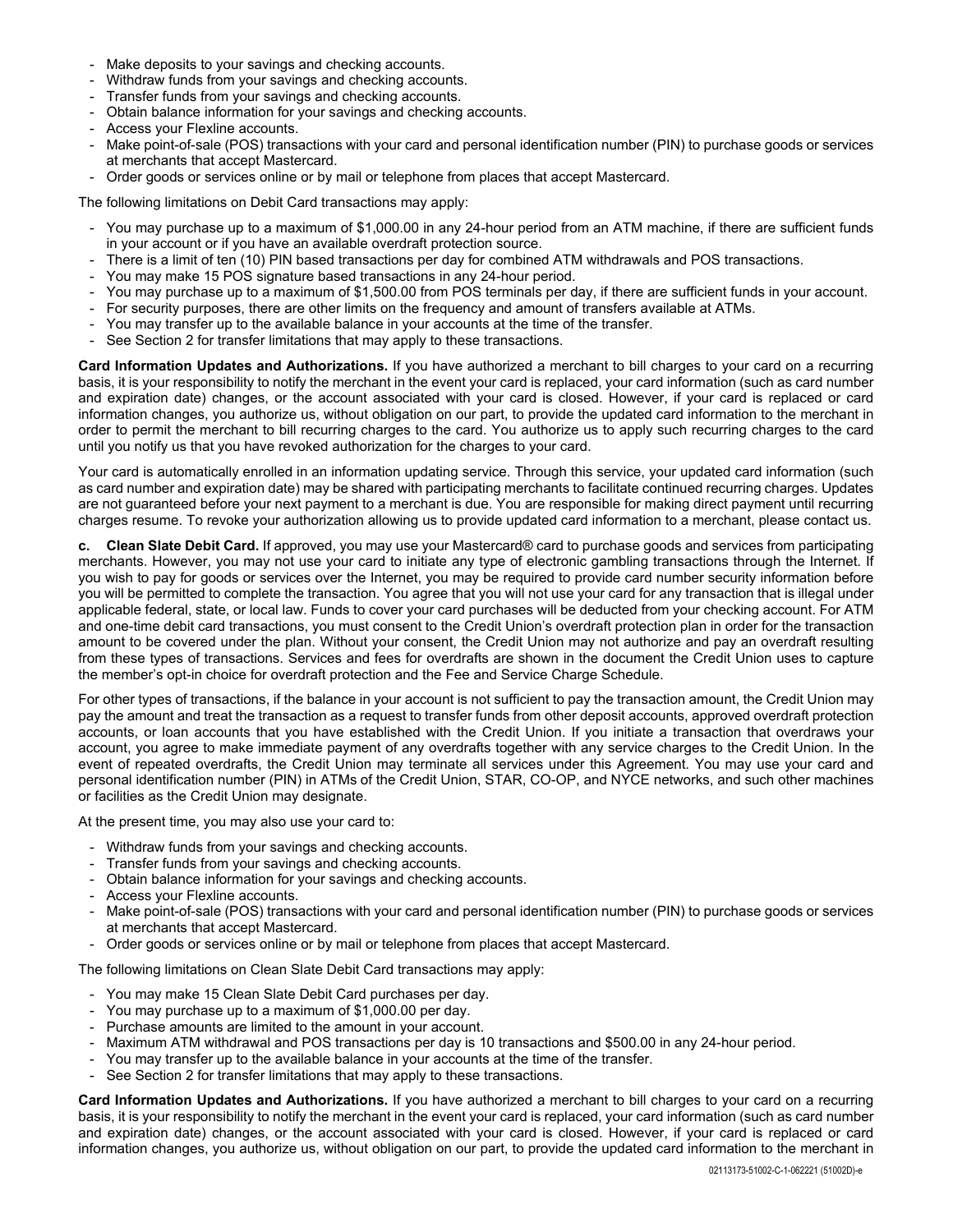order to permit the merchant to bill recurring charges to the card. You authorize us to apply such recurring charges to the card until you notify us that you have revoked authorization for the charges to your card.

Your card is automatically enrolled in an information updating service. Through this service, your updated card information (such as card number and expiration date) may be shared with participating merchants to facilitate continued recurring charges. Updates are not guaranteed before your next payment to a merchant is due. You are responsible for making direct payment until recurring charges resume. To revoke your authorization allowing us to provide updated card information to a merchant, please contact us.

**Personal Anytime Teller (PAT).** If we approve Personal Anytime Teller (PAT) for your accounts, a separate personal identification number (PIN) will be assigned to you. You must use your personal identification number (PIN) along with your account number to access your accounts. At the present time, you may use Personal Anytime Teller (PAT) to:

- Transfer funds from your savings, checking, loan, and money market accounts.
- Obtain balance information for your savings, checking, loan, money market, and certificate accounts.
- Make loan payments from your savings, checking, and money market accounts.
- Access your Flexline account.
- Determine if a particular item has cleared.

Your accounts can be accessed under Personal Anytime Teller (PAT) via a touch-tone telephone only. Personal Anytime Teller (PAT) service will be available for your convenience 24 hours per day. This service may be interrupted for a short time each day for data processing.

The following limitations on Personal Anytime Teller (PAT) transactions may apply:

- There is no limit to the number of inquiries, transfers, or withdrawal requests you may make in any one (1) day.
- See Section 2 for transfer limitations that may apply to these transactions.

The Credit Union reserves the right to refuse any transaction which would draw upon insufficient funds, exceed a credit limit, lower an account below a required balance, or otherwise require us to increase our required reserve on the account. The Credit Union may set other limits on the amount of any transaction, and you will be notified of those limits. The Credit Union may refuse to honor any transaction for which you do not have sufficient available verified funds. The service will discontinue if no transaction is entered after numerous unsuccessful attempts to enter a transaction and there may be limits on the duration of each telephone call.

#### **e. Preauthorized EFTs.**

- Direct Deposit. Upon instruction of (i) your employer, (ii) the Treasury Department or (iii) other financial institutions, the Credit Union will accept direct deposits of your paycheck or federal recurring payments, such as Social Security, to your savings and/or checking account.
- **Preauthorized Debits.** Upon instruction, we will pay certain recurring transactions from your savings and/or checking account.
- See Section 2 for transfer limitations that may apply to these transactions.
- **Stop Payment Rights.** If you have arranged in advance to make electronic fund transfers out of your account(s) for money you owe others, you may stop payment on preauthorized transfers from your account. You must notify us orally or in writing at any time up to three (3) business days before the scheduled date of the transfer. We may require written confirmation of the stop payment order to be made within 14 days of any oral notification. If we do not receive the written confirmation, the oral stop payment order shall cease to be binding 14 days after it has been made. A stop payment request may apply to a single transfer, multiple transfers, or all future transfers as directed by you, and will remain in effect unless you withdraw your request or all transfers subject to the request have been returned.
- **Notice of Varying Amounts.** If these regular payments may vary in amount, the person you are going to pay is required to tell you, ten (10) days before each payment, when it will be made and how much it will be. You may choose instead to get this notice only when the payment would differ by more than a certain amount from the previous payment or when the amount would fall outside certain limits that you set.
- Liability for Failure to Stop Payment of Preauthorized Transfers. If you order us to stop payment of a preauthorized transfer three (3) business days or more before the transfer is scheduled and we do not do so, we will be liable for your losses or damages.

**f. Electronic Check Conversion/Electronic Returned Check Fees.** If you pay for purchases or bills with a check or draft, you may authorize your check or draft to be converted to an electronic fund transfer. You may also authorize merchants or other payees to electronically debit your account for returned check fees. You are considered to have authorized these electronic fund transfers if you complete the transaction after being told (orally or by a notice posted or sent to you) that the transfer may be processed electronically or if you sign a written authorization.

**g. eBanking.** If eBanking is activated for your account(s), you will be required to use secure login information to access the account(s). At the present time, you may use eBanking to:

- Transfer funds from your savings, checking, and money market accounts.
- Obtain balance information for your savings, checking, loan, IRA, and money market accounts.
- Make loan payments from your savings, checking, and money market accounts.
- Access your Flexline or Credit Card accounts.
- Determine if a particular item has cleared.
- Obtain tax information on amounts earned on savings and checking accounts or interest paid on loan accounts.
- Verify the last date and amount of your payroll deposit.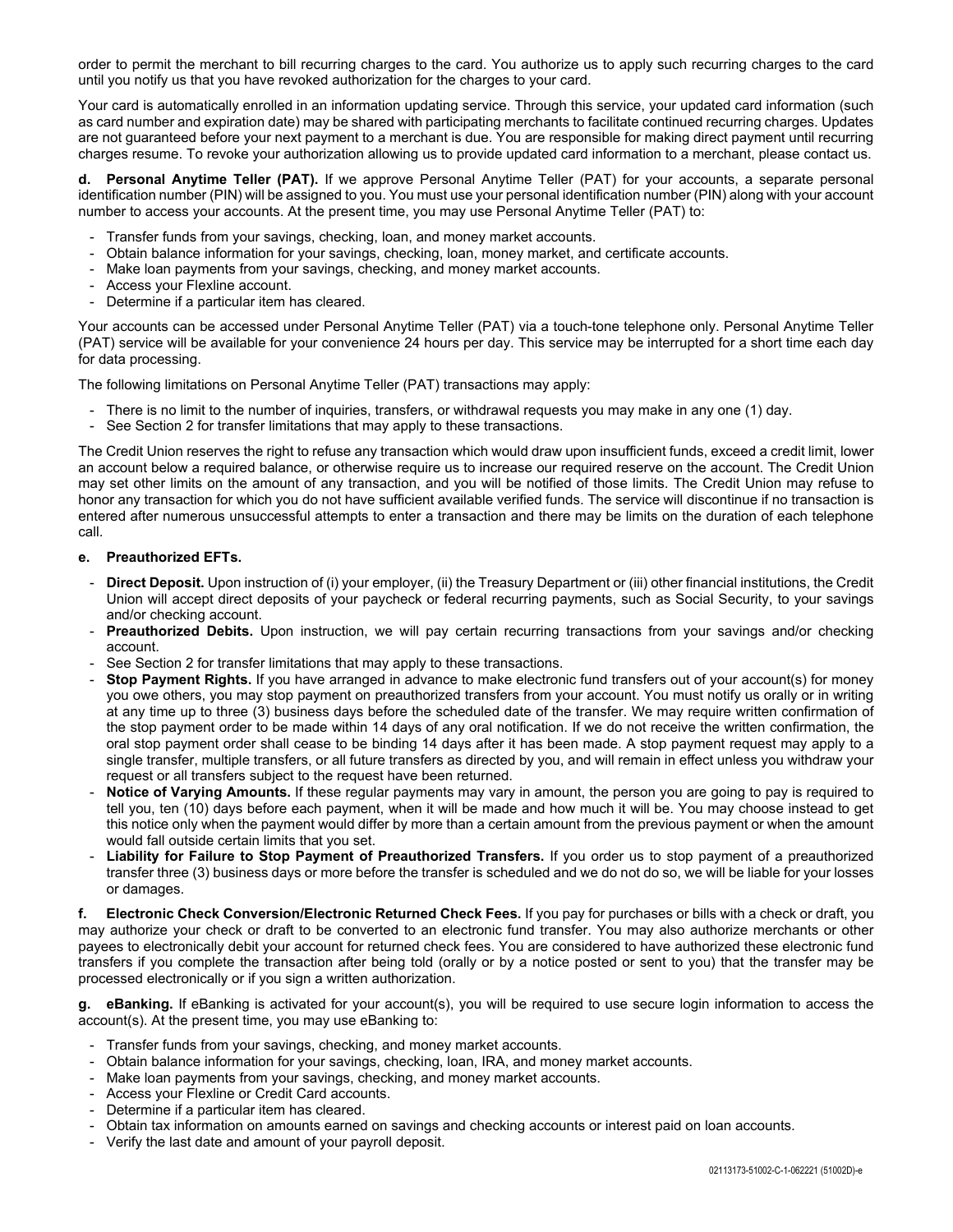Your accounts can be accessed under eBanking via personal computer. eBanking will be available for your convenience 24 hours per day. This service may be interrupted for a short time each day for data processing. We reserve the right to refuse any transaction which would draw upon insufficient funds, exceed a credit limit, lower an account below a required balance, or otherwise require us to increase our required reserve on the account. We may set other limits on the amount of any transaction, and you will be notified of those limits. We may refuse to honor any transaction for which you do not have sufficient available verified funds. The service will discontinue if no transaction is entered after numerous unsuccessful attempts to enter a transaction and there may be limits on the duration of each access.

The following limitations on eBanking transactions may apply:

- There is no limit to the number of inquiries, transfers, or withdrawal requests you may make in any one (1) day.
- See Section 2 for transfer limitations that may apply to these transactions.

**h. eBanking app.** If eBanking app is activated for your account(s), you will be required to use secure login information to access the account(s). At the present time, you may use eBanking app to:

- Transfer funds from your savings, checking, and money market accounts.
- Obtain balance information for your savings, checking, loan, IRA, and money market accounts.
- Make loan payments from your savings, checking, and money market accounts.
- Access your Flexline or Credit Card accounts.
- Obtain tax information on amounts earned on savings and checking accounts or interest paid on loan accounts.
- Verify the last date and amount of your payroll deposit.

Your accounts can be accessed under eBanking app via mobile device or other approved access device(s). eBanking app will be available for your convenience 24 hours per day. This service may be interrupted for a short time each day for data processing. We reserve the right to refuse any transaction which would draw upon insufficient funds, exceed a credit limit, lower an account below a required balance, or otherwise require us to increase our required reserve on the account. We may set other limits on the amount of any transaction, and you will be notified of those limits. We may refuse to honor any transaction for which you do not have sufficient available verified funds. The service will discontinue if no transaction is entered after numerous unsuccessful attempts to enter a transaction and there may be limits on the duration of each access.

The following limitations on eBanking app transactions may apply:

- There is no limit to the number of inquiries, transfers, or withdrawal requests you may make in any one (1) day.
- See Section 2 for transfer limitations that may apply to these transactions.

**i.** eBill Pay. We will process bill payment transfer requests only to those creditors the Credit Union has designated in the User Instructions and such creditors as you authorize and for whom the Credit Union has the proper vendor code number. We will not process any bill payment transfer if the required transaction information is incomplete.

We will withdraw the designated funds from your checking account for bill payment transfer by the designated cutoff time on the date you schedule for payment. We will process your bill payment transfer within a designated number of days before the date you schedule for payment. You must allow sufficient time for vendors to process your payment after they receive a transfer from us. Please leave as much time as though you were sending your payment by mail. We cannot guarantee the time that any payment will be credited to your account by the vendor.

The following limitations on eBill Pay transactions may apply:

- There is no limit on the number of bill payments per day.
- \$10,000.00 limit per month. Maximum per transaction is \$9,999.99.

### **2. TRANSFER LIMITATIONS —** None.

### **3. CONDITIONS OF EFT SERVICES —**

**a. Ownership of Cards.** Any card or other device which we supply to you is our property and must be returned to us, or to any person whom we authorize to act as our agent, or to any person who is authorized to honor the card, immediately according to instructions. The card may be repossessed at any time at our sole discretion without demand or notice. You cannot transfer your card or account to another person.

**b. Honoring the Card.** Neither we nor merchants authorized to honor the card will be responsible for the failure or refusal to honor the card or any other device we supply to you. If a merchant agrees to give you a refund or adjustment, you agree to accept a credit to your account in lieu of a cash refund.

### **c. Foreign Transactions.**

**Mastercard.** Purchases and cash withdrawals made in foreign currencies will be debited from your account in U.S. dollars. The exchange rate used to convert foreign currency transactions to U.S. dollars is based on rates observed in the wholesale market or government-mandated rates, where applicable. The currency conversion rate Mastercard uses for a particular transaction is the rate for the applicable currency on the date the transaction occurs. However, in limited situations, particularly where transaction submissions to Mastercard for processing are delayed, the currency conversion rate Mastercard uses may be the rate for the applicable currency on the date the transaction is processed.

**d. Security of Personal Identification Number (PIN).** You may use one (1) or more Personal Identification Number (PIN) with your electronic fund transfers. The PINs issued to you are for your security purposes. Any PINs issued to you are confidential and should not be disclosed to third parties or recorded on or with the card. You are responsible for safekeeping your access codes.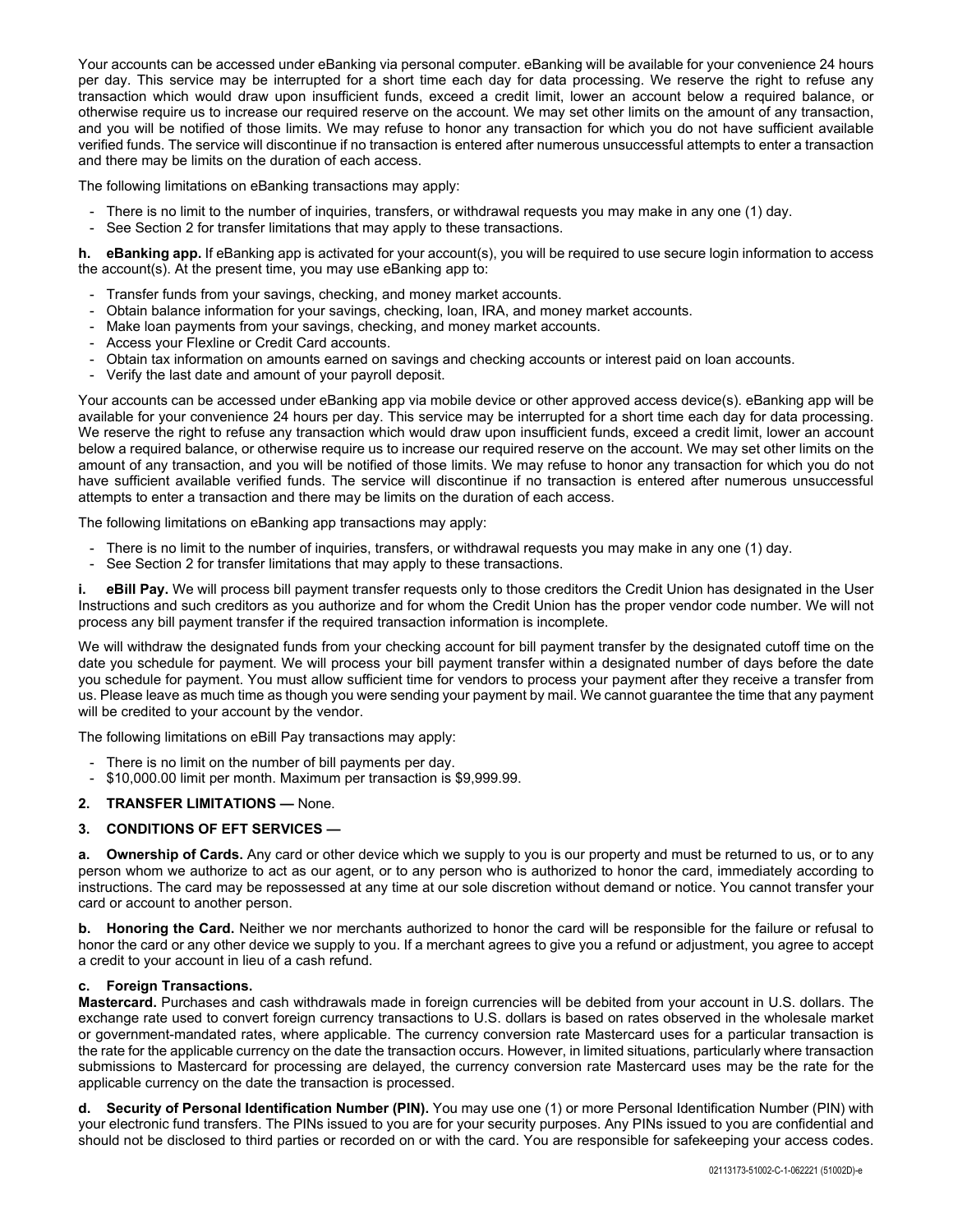You agree not to disclose or otherwise make your PINs available to anyone not authorized to sign on your accounts. If you authorize anyone to use your PINs, that authority shall continue until you specifically revoke such authority by notifying the Credit Union. You understand that any joint owner you authorize to use a PIN may withdraw or transfer funds from any of your accounts. If you fail to maintain the security of these PINs and the Credit Union suffers a loss, we may terminate your EFT services immediately.

**e. Joint Accounts.** If any of your accounts accessed under this Agreement are joint accounts, all joint owners, including any authorized users, shall be bound by this Agreement and, alone and together, shall be responsible for all EFT transactions to or from any savings and checking or loan accounts as provided in this Agreement. Each joint account owner, without the consent of any other account owner, may, and is hereby authorized by every other joint account owner, make any transaction permitted under this Agreement. Each joint account owner is authorized to act for the other account owners, and the Credit Union may accept orders and instructions regarding any EFT transaction on any account from any joint account owner.

FEES AND CHARGES — We assess certain fees and charges for EFT services. For a current listing of all applicable fees and charges, see our current Fee and Service Charge Schedule that was provided to you at the time you applied for or requested these EFT services. From time to time, the fees and charges may be changed, and we will notify you as required by applicable law.

Additionally, if you use an ATM not operated by us, you may be charged a fee(s) by the ATM operator and by any international, national, regional, or local network used in processing the transaction (and you may be charged a fee for a balance inquiry even if you do not complete a funds transfer). The ATM fee(s), or surcharge(s), will be debited from your account if you elect to complete the transaction and/or continue with the balance inquiry.

You understand and agree that we and/or the ATM operator may charge you multiple fees for multiple transactions during the same ATM session (for example, fees for both a balance inquiry and a cash withdrawal).

**5. OVERDRAFT SERVICES —** Your checking account could have multiple forms of overdraft protection. The following are the types of overdraft services offered by Extra Credit Union:

**a. Transfer Accounts** – Your own funds from another account (your savings or line of credit) are transferred to your checking account to cover your transaction. There is a per transaction fee for this service.

**b. Courtesy Pay** – The credit union clears checks and electronic transactions up to your designated privilege limit when there are not sufficient funds in your account. There is a per transaction fee for this service.

**c. ATM/Debit Card Point-of-Sale Pay Program** – The credit union may clear ATM and one-time debit card transactions up to your designated privilege limit when there are not sufficient funds in your account. In order to receive this service, the member must consent to these services by opting in. There is a per transaction fee for this service.

You agree to pay any and all fees associated with each overdraft protection service as applicable by law. If at any time, you no longer wish to have an overdraft service, you may opt-out. To do so, please contact the credit union by phone at (586) 276-3000 or write to: Extra Credit Union, 6611 Chicago Road, Warren, MI 48092, or opt-out online at ExtraCreditUnion.org.

For additional information on overdraft services, please refer to the Overdraft Protection Services Disclosure. For specific fee information for the above services, please refer to the Fee and Service Charge Schedule.

**6. MEMBER LIABILITY —** You are responsible for all transactions you authorize using your EFT services under this Agreement. If you permit someone else to use an EFT service, your card or your PIN, you are responsible for any transactions they authorize or conduct on any of your accounts. However, TELL US AT ONCE if you believe your card and/or PIN has been lost or stolen, if you believe someone has used your card or PIN or otherwise accessed your accounts without your permission, or if you believe that an electronic fund transfer has been made without your permission using information from your check. Telephoning is the best way of keeping your possible losses down. You could lose all the money in your account (plus your maximum overdraft lineof-credit).

You are not liable for an unauthorized Mastercard debit card transaction if you can demonstrate that you have exercised reasonable care in protecting your card or PIN from loss or theft and, upon discovering the loss or theft, you promptly report the loss or theft to us.

For all other EFT transactions involving access devices, your liability for unauthorized transactions is determined as follows. If you tell us within two (2) business days after you learn of the loss or theft of your card or PIN, you can lose no more than \$50.00 if someone used your card or PIN without your permission. If you do NOT tell us within two (2) business days after you learn of the loss or theft of your card or PIN and we can prove that we could have stopped someone from using your card or PIN without your permission if you had told us, you could lose as much as \$500.00.

Also, if your statement shows transfers that you did not make including those made by card, PIN or other means, TELL US AT ONCE. If you do not tell us within 60 days after the statement was delivered to you, you may not get back any money lost after the 60 days if we can prove that we could have stopped someone from making the transfers if you had told us in time. If a good reason (such as a hospital stay) kept you from telling us, we will extend the time periods.

If you believe your card or PIN has been lost or stolen or that someone has transferred or may transfer money from your accounts without your permission, call:

586.276.3000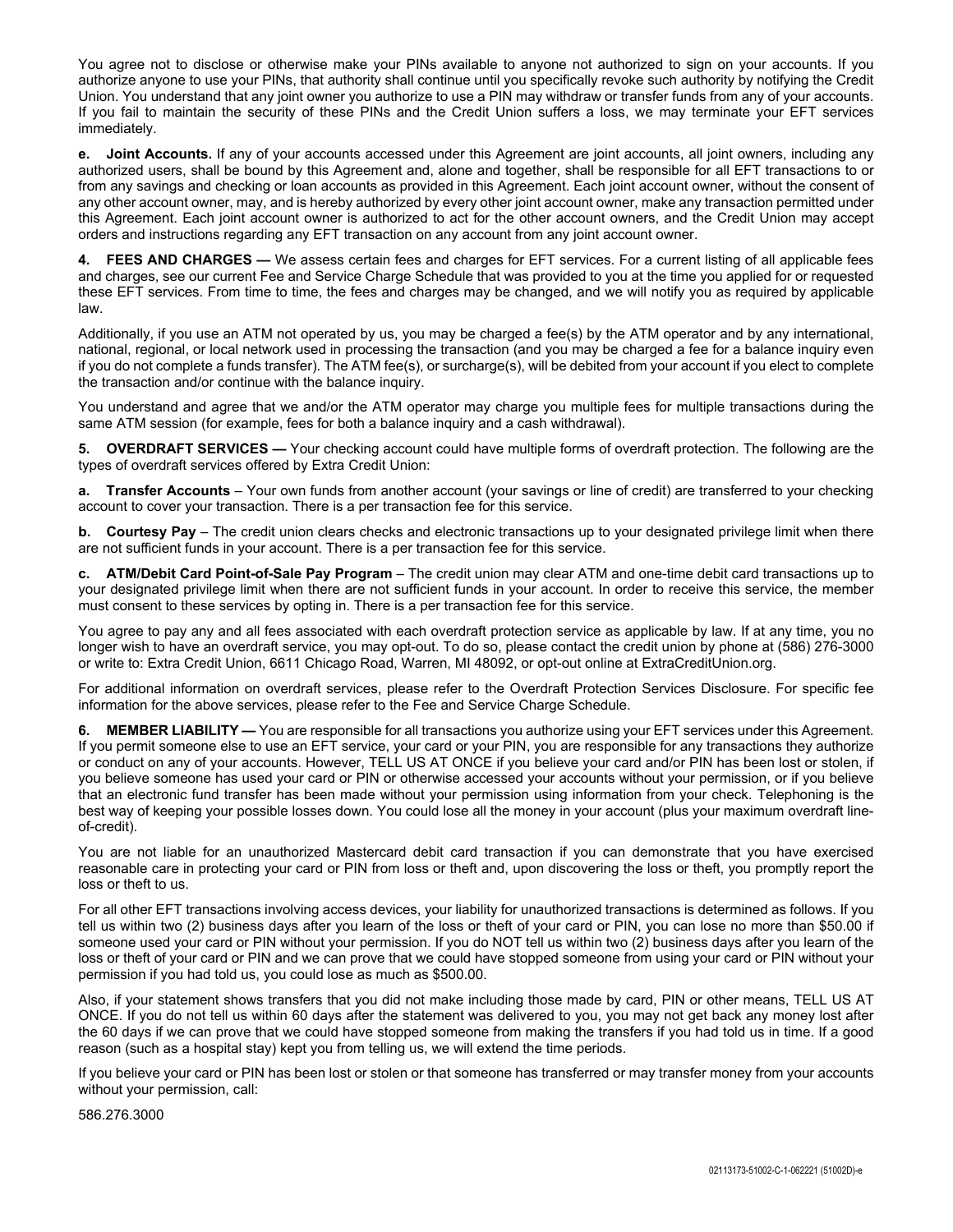or write to:

Extra Credit Union 6611 Chicago Road Warren, MI 48092 Fax: 866.799.1708 info@extracreditunion.org

You should also call the number or write to the address listed above if you believe a transfer has been made using the information from your check without your permission.

## **7. RIGHT TO RECEIVE DOCUMENTATION —**

**a. Periodic Statements.** Transfers and withdrawals made through any ATM or POS terminal, debit card transactions, audio response transactions, preauthorized EFTs, online/PC transactions, mobile access device transactions or bill payments you make will be recorded on your periodic statement. You will receive a statement monthly unless there is no transaction in a particular month. In any case, you will receive a statement at least quarterly.

**b. Terminal Receipt.** You can get a receipt at the time you make any transaction (except inquiries) involving your account using an ATM and/or point-of-sale (POS) terminal.

**c. Direct Deposit.** If you have arranged to have a direct deposit made to your account at least once every 60 days from the same source and you do not receive a receipt (such as a pay stub), you can find out whether or not the deposit has been made via online banking, Personal Anytime Teller (PAT) or by calling 586.276.3000. This does not apply to transactions occurring outside the United States.

**8. ACCOUNT INFORMATION DISCLOSURE —** We will disclose information to third parties about your account or the transfers you make:

- As necessary to verify or complete a transaction;
- To verify the existence of your account upon the request of a third party;
- If your account is eligible for emergency cash and/or emergency card replacement services and you request such services, you agree that we may provide personal information about you and your account that is necessary to provide you with the requested service(s);
- To provide information to credit reporting agencies;
- To comply with government agency or court orders; or
- If you give us your written permission.
- **9. BUSINESS DAYS —** Our business days are Monday through Friday, excluding holidays.

**10. CREDIT UNION LIABILITY FOR FAILURE TO MAKE TRANSFERS —** If we do not complete a transfer to or from your account on time or in the correct amount according to our agreement with you, we may be liable for your losses or damages. However, we will not be liable for direct or consequential damages in the following events:

- If, through no fault of ours, there is not enough money in your accounts to complete the transaction, if any funds in your accounts necessary to complete the transaction are held as uncollected funds pursuant to our Funds Availability Policy Disclosure, or if the transaction involves a loan request exceeding your credit limit.
- If you used your card or PIN in an incorrect manner.
- If the ATM where you are making the transfer does not have enough cash.
- If the ATM was not working properly and you knew about the problem when you started the transaction.
- If circumstances beyond our control (such as fire, flood, or power failure) prevent the transaction.
- If the money in your account is subject to legal process or other claim.
- If funds in your account are pledged as collateral or frozen because of a delinquent loan.
- If the error was caused by a system of any participating ATM network.
- If the electronic transfer is not completed as a result of your willful or negligent use of your card, PIN, or any EFT facility for making such transfers.
- If the telephone or computer equipment you use to conduct audio response, online/PC, or mobile banking transactions is not working properly and you know or should have known about the breakdown when you started the transaction.
- If you have bill payment services, we can only confirm the amount, the participating merchant, and date of the bill payment transfer made by the Credit Union. For any other error or question you have involving the billing statement of the participating merchant, you must contact the merchant directly. We are not responsible for investigating such errors.
- Any other exceptions as established by the Credit Union.

**11. NOTICES —** All notices from us will be effective when we have mailed them or delivered them to the appropriate address in the Credit Union's records. Written notice you provide in accordance with your responsibility to report unauthorized transactions to us will be considered given at the time you mail the notice or deliver it for transmission to us by any other usual means. All other notices from you will be effective when received by the Credit Union at the address specified in this Agreement. We reserve the right to change the terms and conditions upon which EFT services are offered and will provide notice to you in accordance with applicable law. Use of EFT services is subject to existing regulations governing your Credit Union account and any future changes to those regulations.

The following information is a list of safety precautions regarding the use of ATMs and night deposit facilities:

- Be aware of your surroundings, particularly at night.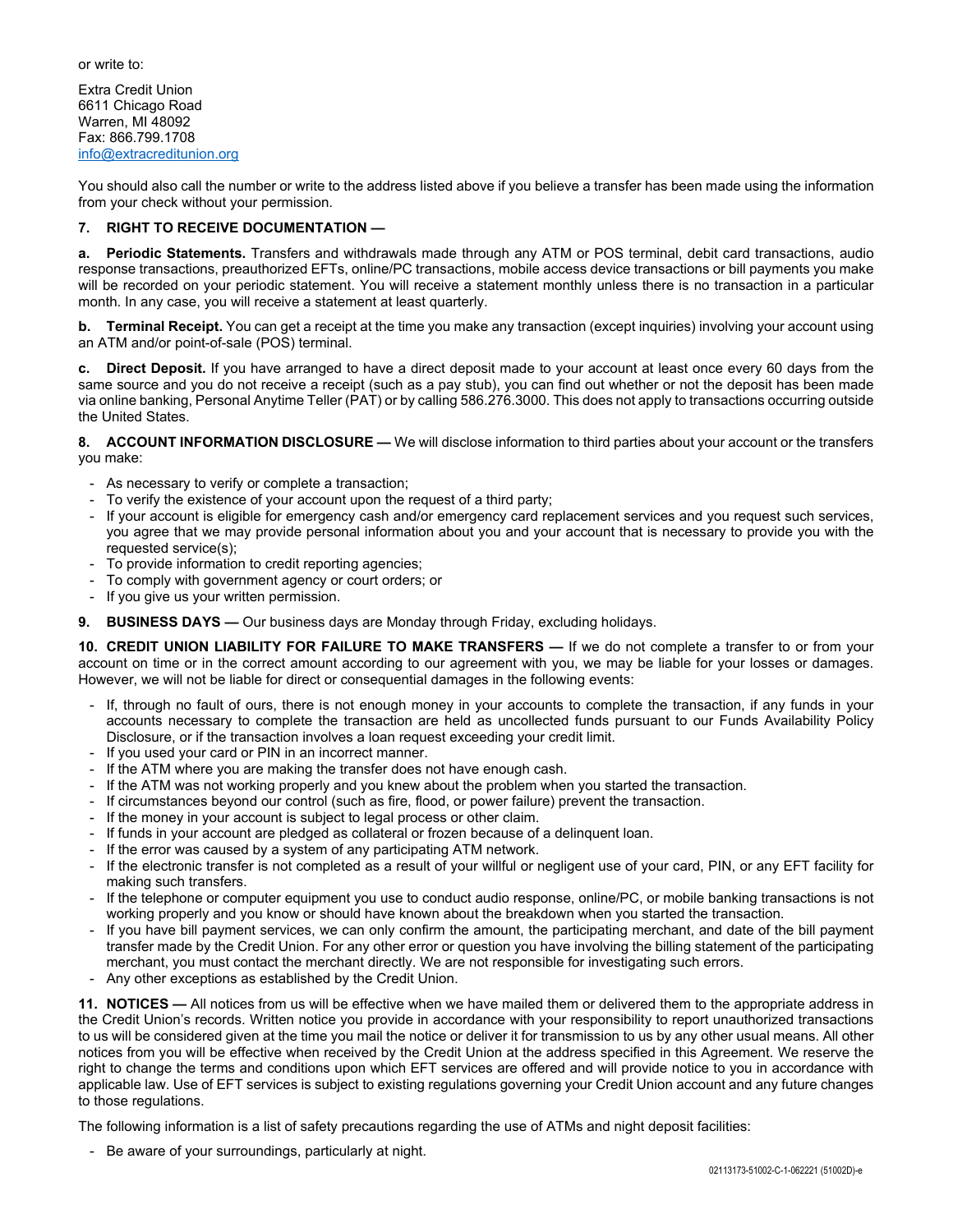- Consider having someone accompany you when the ATM or night deposit facility is used after dark.
- Close the entry door of any ATM facility equipped with a door.
- If another person is uncomfortably close to you at the time of your transaction, ask the person to step back before you complete your transaction. If it is after the regular hours of the financial institution and you are using an ATM, do not permit entrance to any person you do not know.
- Refrain from displaying your cash at the ATM or night deposit facility. As soon as your transaction is completed, place your money in your purse or wallet. Count the cash later in the safety of your car or home.
- If you notice anything suspicious at the ATM or night deposit facility, consider using another ATM or night deposit facility or coming back later. If you are in the middle of a transaction and you notice something suspicious, cancel the transaction, take your card or deposit envelope, and leave.
- If you are followed after making a transaction, go to the nearest public area where people are located.
- Do not write your personal identification number (PIN) on your ATM card.
- Report all crimes to law enforcement officials immediately. If emergency assistance is needed, call the police immediately.

**12. BILLING ERRORS —** In case of errors or questions about electronic fund transfers from your savings and checking accounts or if you need more information about a transfer on the statement or receipt, telephone us at the following number or send us a written notice to the following address as soon as you can. We must hear from you no later than 60 days after we sent the FIRST statement on which the problem appears. Call us at:

586.276.3000

or write to:

Extra Credit Union 6611 Chicago Road Warren, MI 48092 Fax: 866.799.1708

- Tell us your name and account number.
- Describe the electronic transfer you are unsure about and explain, as clearly as you can, why you believe it is an error or why you need more information.
- Tell us the dollar amount of the suspected error.

If you tell us orally, we may require that you send us your complaint or question in writing within ten (10) business days.

We will determine whether an error has occurred within ten (10)\* business days after we hear from you and will correct any error promptly. If we need more time, however, we may take up to 45\*\* days to investigate your complaint or question. If we decide to do this, we will credit your account within ten (10)\*\* business days for the amount you think is in error so that you will have the use of the money during the time it takes us to complete our investigation. If we ask you to put your complaint or question in writing and we do not receive it within ten (10) business days, we may not credit your account.

We will tell you the results within three (3) business days after completing our investigation. If we decide that there was no error, we will send you a written explanation. You may ask for copies of the documents that we used in our investigation.

\* If you give notice of an error occurring within 30 days after you make the first deposit to your account, we may take up to 20 business days instead of ten (10) business days to investigate the error.

\*\* If you give notice of an error occurring within 30 days after you make the first deposit to your account, notice of an error involving a point-of-sale (POS) transaction, or notice of an error involving a transaction initiated outside the U.S., its possessions and territories, we may take up to 90 days instead of 45 days to investigate the error. Additionally, for errors occurring within 30 days after you make the first deposit to your account, we may take up to 20 business days instead of ten (10) business days to credit your account.

**13. REVERSAL OF TRANSACTION —** We will reverse and recredit to your account an electronic fund transfer initiated by you for the purchase of goods or services from a third party if you dispute the purchase of goods or services of \$50.00 or more. You must notify us within four (4) calendar days of the transaction that you have made a good faith attempt to resolve the dispute with the merchant, that you have returned or attempted to return the goods or services, and that you request a reversal of the transaction.

If your request is oral, we may require that you verify the request in writing within 14 calendar days following oral notice. If you do not provide us with written verification, we may reinstate the original transaction amount.

**14. TERMINATION OF EFT SERVICES —** You may terminate this Agreement or any EFT service under this Agreement at any time by notifying us in writing and stopping your use of your card and any PIN. You must return all cards to the Credit Union. You also agree to notify any participating merchants that authority to make bill payment transfers has been revoked. We may also terminate this Agreement at any time by notifying you orally or in writing. If we terminate this Agreement, we may notify any participating merchants making preauthorized debits or credits to any of your accounts that this Agreement has been terminated and that we will not accept any further preauthorized transaction instructions. We may also program our computer not to accept your card or PIN for any EFT service. Whether you or the Credit Union terminates this Agreement, the termination shall not affect your obligations under this Agreement for any electronic transactions made prior to termination.